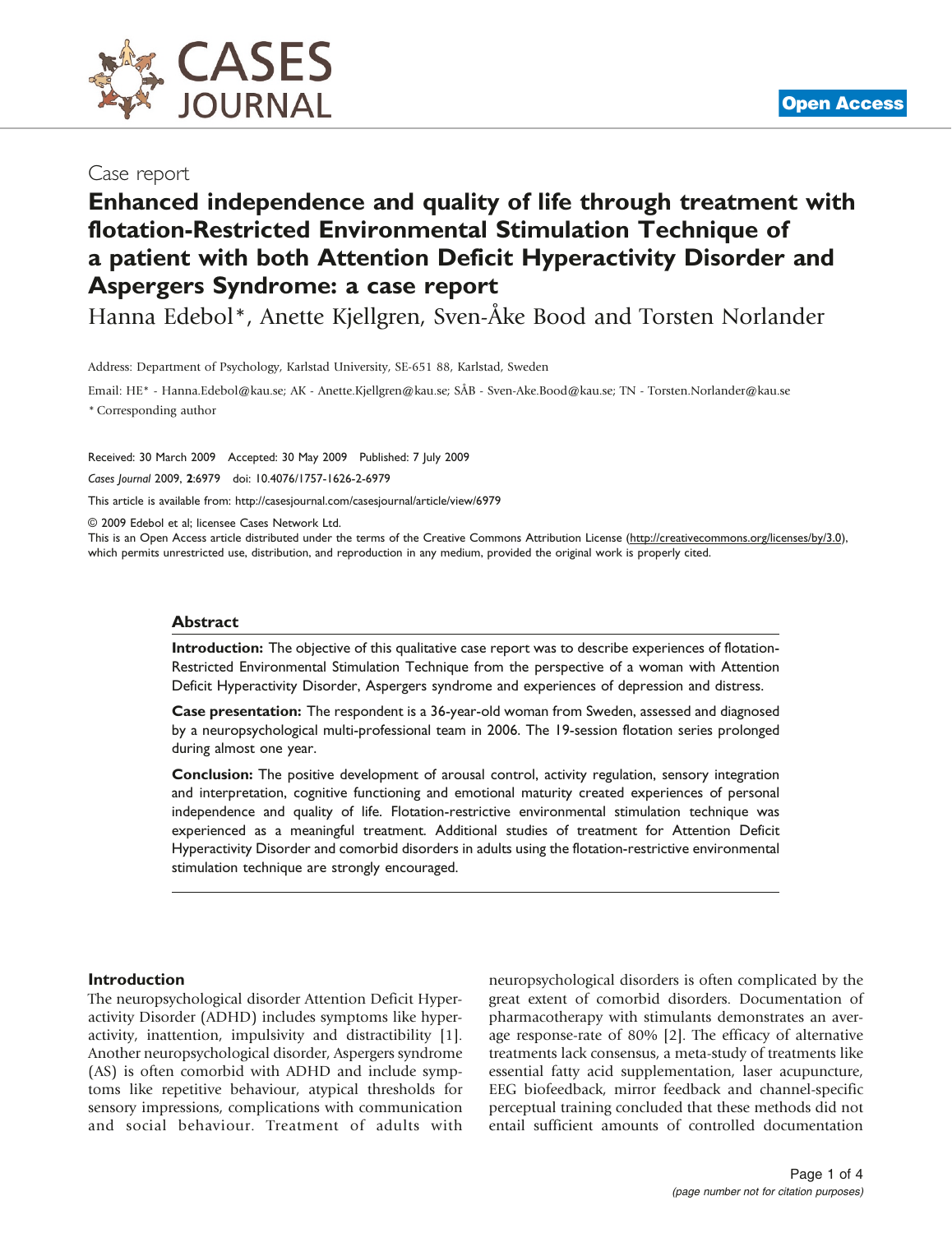and were not yet studied thoroughly enough to outline any recommendations of treatment [\[3\]](#page-3-0). However, the meta-study points at one common theme of many of the alternative treatments; the training of the arousal level [[3\]](#page-3-0). Neurological patterns of arousal and relaxation might be of critical value to understand treatment of neuropsychological disorders.

A well-documented technique of relaxation, flotation-Restricted Environmental Stimulation Technique (flotation-REST), has actively facilitated relaxation in a variety of cases of severe and long-lasting states of stress [[4](#page-3-0),[5\]](#page-3-0). Flotation-REST is a mild form of sensory isolation and enables a person to float and relax in water due to high levels of saline. The skin-tempered water of the flotation tank minimizes tactile sensations, the insulated lid of the tank allows isolation from sensory stimulation and together these means facilitate the experience of relaxation.

The objective of this study was to carry out an initial qualitative evaluation of flotation-REST based upon experiences of an adult person with ADHD and comorbidity of Aspergers syndrome for the first time in the literature.

## Case presentation

#### The respondent

The respondent is a 36-year-old woman from Sweden, diagnosed by a neuropsychological team with ADHD combined type (DSM-IV; 314.01) and Aspergers syndrome (DSM-IV; 299.80) according to the criterions of the DSM-IV [[6](#page-3-0)]. The respondent floated 45 minutes for the first six sessions and for 90 minutes the remaining 13 sessions, a total of 19 sessions. Concerta® (54 mg), which is a stimulant that improves attention and reduces the level of impulsive behaviour in patients with ADHD, was used at the onset of the flotation but not after three months. The antidepressant Efexor® depot (75 mg) was taken daily throughout the flotation treatment.

#### The interviews

The respondent contacted the department of psychology with enquiries about the flotation-REST and was included at the waiting list. After she had floated twelve sessions she was asked to describe her experiences from the flotation in a letter and later she agreed to be interviewed about her experiences. She got the information that everything would be treated confidentially. In order to address the reliability, the respondent was informed that some of the quotations would be red by two assessors during a credibility test, as well as included in the presentation of the study later on. The respondent was also informed that she had the right to terminate the interview at any time without giving a motive and without it affecting the treatment.

The respondent was interviewed a total of three times for about an hour each time. The semi-structured interview was used. Examples of questions; how do you experience ADHD; how do you experience flotation? During the third interview no interview guide was used.

### The analysis

The Empirical Phenomenological Psychological (EPP) method according to Karlsson [\[7\]](#page-3-0) was used to analyse the interviews. The EPP-method includes five steps of processing the material; it is read over in order to develop a first picture of the total material; it is divided into meaning units (MU) based upon the underlying psychological meaning of the text; every meaning unit is transformed from spoken language into abstract language in order fully recognize the underlying psychological phenomenon of the material; the material is arranged into clusters of situational structures and finally; the material is arranged into clusters of typological structures which is presented in the results and discussion section.

To control the reliability of the results, the Norlander Credibility Test [\[8](#page-3-0),[9](#page-3-0)], designed for phenomenological analysis, was used. Two assessors were given the task to independently assign 50 transformed MUs into ten of the categories. The correspondence of the assessors were 72 % and 86 % respectively, yielding a mean NCT value of 79 % which is in line with previously published results [\[8,9](#page-3-0)]. In order to examine the validity of the typological structures, the respondent was presented with the result and given time to reflect upon them. According to the respondent, the result presents an accurate picture of her experiences.

## **Discussion**

The objective of this qualitative case-study was to gain insight into how an adult person with ADHD, comorbidity of Aspergers syndrome as well as experiences of depression and distress experience relaxation during flotation-REST. The analysis resulted in 31 typological structures which have been arranged into five general themes. The general themes described in these results and discussion section altogether embodies the experience of personal independence and quality of life ([Figure 1\)](#page-2-0).

Abilities of Arousal control develop as the respondent slowly adjust and achieve adequate levels of arousal by the means of flotation. The respondents' level of arousal is altered and adjusted during flotation and enables experiences of deepworking relaxation. The flotation enables better abilities of arousal control, deep relaxation and decreased stress. "I fell asleep there and that is somewhat…the whole point, as to speak, to really gain…true, true relaxation… so that is floating to me, to really…to really be able to relax and wind down".

Abilities of Activity regulation including the ability to inhibit, control and calibrate physical movements and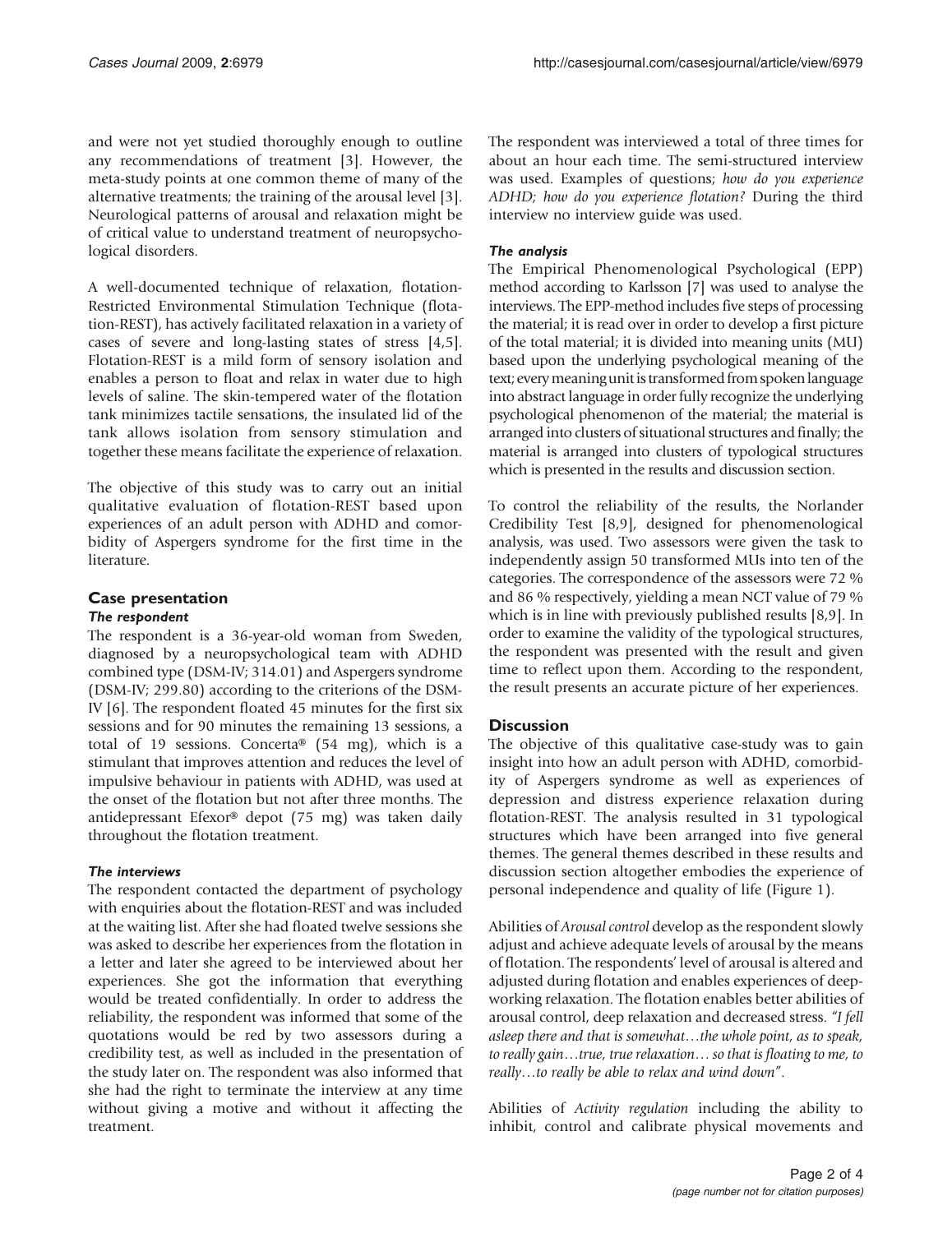<span id="page-2-0"></span>

Figure 1. The positive development of the 19-sessions flotation series.

impulsive activities develop during flotation. Awareness and understanding of the body and its movement patterns as well as control of these functions are included in these abilities. "I do not have the same restlessness in the body like before, so it is easier for me to sit still".

Abilities of Sensory integration and interpretation develop as reduced levels of stimuli enable the senses to relax and regain resistance. Tolerance and management of impressions are facilitated. The sensory deprivation during flotation also induces experiences of integrated sensory functioning and sensory wholeness. "It is easier to handle these impressions and filter them out somehow and that is probably because of this inner calm".

Cognitive abilities concerning concentration, focusation, motivation, preparation and organization improve during the series of flotation. It becomes easier to complete thoughts, plan sequences, focus carefully, concentrate and think methodical. The cognitive abilities develop later in the flotation process and are perceived as deep-rooted. "It is easier for me to be able to concentrate and that is for example when I am going to read things, when I am concentrating to write things, when I am concentrating in general".

Emotional abilities of managing and modulating emotions develop during flotation. The emotional abilities lead to experiences of patience and persistence. Personal emotions become easier to accept and handle while other people's emotions become more relatable. Social and emotional development creates experiences of inner harmony and acceptance. "Somehow I can accept myself more the way I am and that is probably what comes out of this inner calm that I have been having from the floating, I have gained this inner calm so that I can accept myself the way I am."

## Development of personal independence and quality of life

The broad spectra of the abilities create experiences of personal independence which helps the respondent to experience quality of life. In order to maintain independence, support-sessions need to be performed. The abilities sustain during the weekly break from flotation but at the end of a break for several weeks, the personal independence slowly decreases. In this case, one support session was performed two and a half month after the previous session and regained development and independence for several weeks. Figure 1 schematically shows the positive development of the personal independence.

Arousal, activity and sensory abilities develop at an early onset while deep-rooted cognitive and emotional abilities develop later on. This work brought about reflections of how arousal, activity and sensory abilities might precede development of cognitive and emotional abilities. The interrelated aspects of the abilities could be an interesting area for future studies.

Timing of support-sessions are critical, in this case, the break remained for two and a half month, which might have been to long. Even though development reappeared after the support-session, the experience of decreased wellbeing and reduced development at the end of the break indicate that this support-session could have been favourable at an earlier point of time. Positive effects of flotation-REST, like increased energy, optimism and decreased levels of stress remained in a four month follow-up study of patients with stress-related pain [\[10](#page-3-0)].

## Conclusion

The objective of this qualitative case study was to gain insight into experiences of flotation-REST from the perspective of a person with ADHD, Aspergers syndrome and experiences of stress and depression. During a series of 19 sessions, positive development of abilities related to arousal control, activity regulation, sensory integration and interpretation, cognitive functioning and emotional maturity created experiences of personal independence. Additional studies of treatment of ADHD and comorbid psychiatric disorders in adults using the flotation-REST are strongly encouraged.

## Abbreviations

ADHD, Attention Deficit Hyperactivity Disorder; AS, Aspergers syndrome; Flotation-REST, Flotation-Restricted Environmental Stimulation Technique; DSM-IV, Diagnostic and Statistical Manual of mental disorders-IV; EPP, Empirical Phenomenological Psychological method; MU, Meaning Unit; NCT, Norlander Credibility Test.